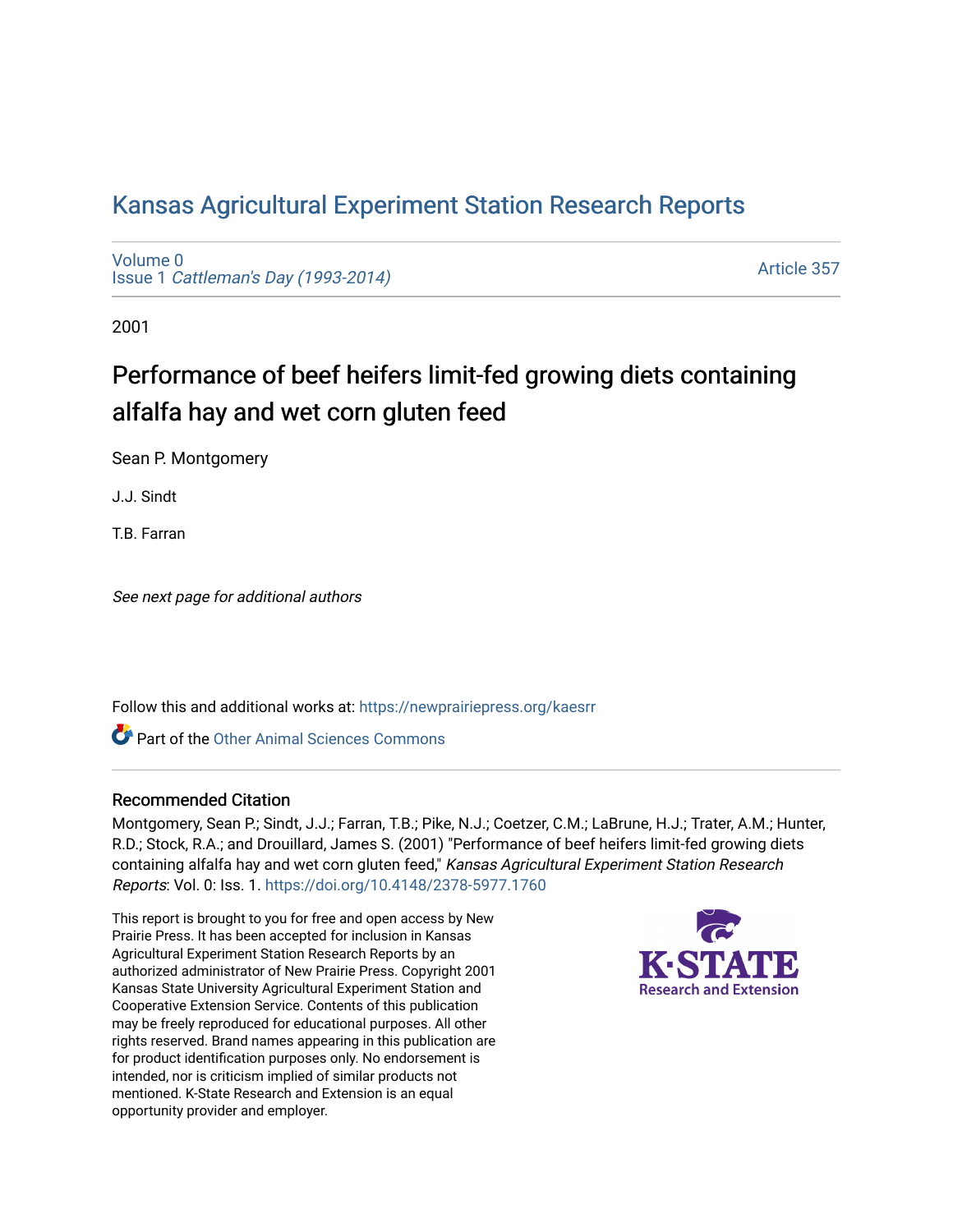### Performance of beef heifers limit-fed growing diets containing alfalfa hay and wet corn gluten feed

#### **Abstract**

Three hundred thirty-nine crossbred beef heifers were used in a 99-day growing study to identify optimum combinations of alfalfa hay and wet corn gluten feed (WCGF) in limit-fed growing diets. Diets contained 10, 20, or 30% ground alfalfa hay, and 0, 40, or 68% Sweet Bran® WCGF (dry basis) in a 3 x 3 factorial arrangement of treatments. An interaction occurred (P<0.05) between level of alfalfa hay and level of WCGF for both average daily gain and feed efficiency. Increasing the levels of alfalfa hay or WCGF reduced cattle performance, with the exception of the 30% alfalfa hay and 40% WCGF diet, which supported average daily gains similar (P>0.10) to diets containing 20 or 30% alfalfa hay and no WCGF. Feed efficiencies for the 30% alfalfa hay and 40% WCGF diet were better (P<0.05) than the diet containing 30% alfalfa hay and no WCGF. Dry matter intake as measured two hours after feeding increased linearly (P<0.01) with increasing levels of alfalfa hay, and decreased linearly (P<0.01) with increasing levels of WCGF. This study suggests that including WCGF at 40% of the diet (dry basis) can effectively replace steam-flaked corn in limit-fed diets containing 20 or 30% alfalfa hay.

#### Keywords

Cattlemen's Day, 2001; Kansas Agricultural Experiment Station contribution; no. 01-318-S; Report of progress (Kansas State University. Agricultural Experiment Station and Cooperative Extension Service); 873; Beef; Wet corn gluten feed; Alfalfa hay; Limit feeding; Growing

#### Creative Commons License



This work is licensed under a [Creative Commons Attribution 4.0 License](https://creativecommons.org/licenses/by/4.0/).

#### Authors

Sean P. Montgomery, J.J. Sindt, T.B. Farran, N.J. Pike, C.M. Coetzer, H.J. LaBrune, A.M. Trater, R.D. Hunter, R.A. Stock, and James S. Drouillard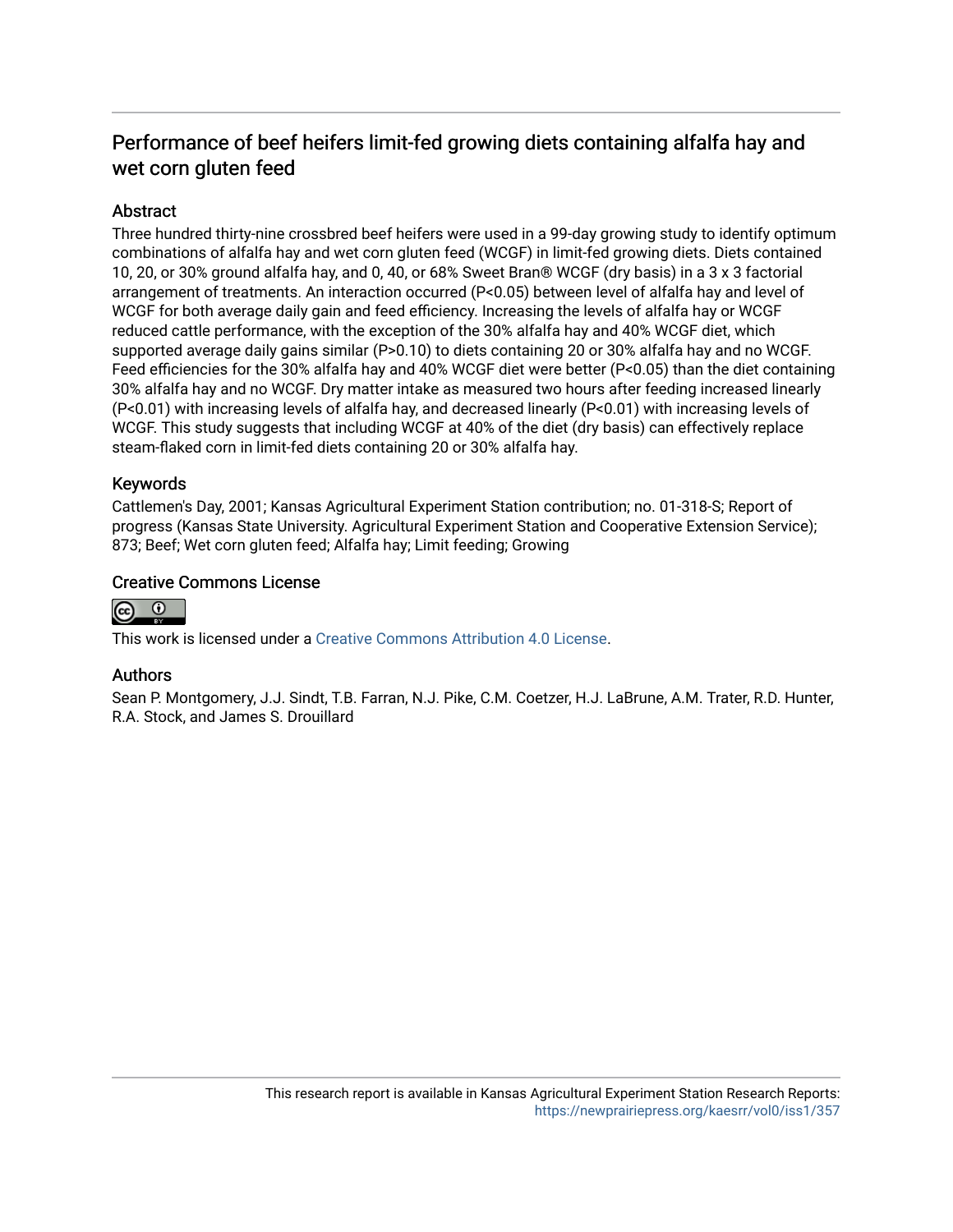#### **PERFORMANCE OF BEEF HEIFERS LIMIT-FED GROWING DIETS CONTAINING ALFALFA HAY AND WET CORN GLUTEN FEED**

 *S. P. Montgomery, J. S. Drouillard, J. J. Sindt, T. B. Farran, N. J. Pike, C. M. Coetzer, H. J. LaBrune, A. M. Trater, R. D. Hunter, and R. A. Stock <sup>1</sup>*

#### **Summary**

Three hundred thirty-nine crossbred beef heifers were used in a 99-day growing study to identify optimum combinations of alfalfa hay and wet corn gluten feed (WCGF) in limit-fed growing diets. Diets contained 10, 20, or 30% ground alfalfa hay, and 0, 40, or 68% *Sweet Bran*® WCGF (dry basis) in a 3 × 3 factorial arrangement of treatments. An interaction occurred (P<0.05) between level of alfalfa hay and level of WCGF for both average daily gain and feed efficiency. Increasing the levels of alfalfa hay or WCGF reduced cattle performance, with the exception of the 30% alfalfa hay and 40% WCGF diet, which supported average daily gains similar  $(P>0.10)$  to diets containing 20 or 30% alfalfa hay and no WCGF. Feed efficiencies for the 30% alfalfa hay and 40% WCGF diet were better  $(P<0.05)$  than the diet containing 30% alfalfa hay and no WCGF. Dry matter intake as measured two hours after feeding increased linearly  $(P<0.01)$  with increasing levels of alfalfa hay, and decreased linearly  $(P<0.01)$  with increasing levels of WCGF. This study suggests that including WCGF at 40% of the diet (dry basis) can effectively replace steam-flaked corn in limit-fed diets containing 20 or 30% alfalfa hay.

(Key Words: Wet Corn Gluten Feed, Alfalfa Hay, Limit Feeding, Growing.)

#### **Introduction**

Wet corn gluten feed, a by-product of corn wet milling, consists mainly of corn

bran and corn steep liquor. Because of high levels of corn bran, WCGF can supply additional energy for maintenance and growth without the reduction in fiber digestion often seen when substantial quantities of highstarch ingredients (grain) are fed to cattle consuming high-roughage diets. This study was conducted to identify optimum combinations of alfalfa hay and WCGF in limit-fed growing diets containing steam-flaked corn.

#### **Experimental Procedures**

Three hundred thirty-nine crossbred beef heifers averaging 609 lb were used in a randomized complete block experiment. To minimize differences in gastrointestinal tract fill, heifers had *ad libitum* access to a common diet for 15 days preceding the growing study. Heifers were then blocked by weight and allotted to pens containing four to seven head per pen, with six pens per treatment. Treatments (Table 1) consisted of diets containing 10, 20, or 30% ground alfalfa hay, and 0, 40, or 68% Sweet Bran WCGF (dry basis) in a  $3 \times 3$  factorial arrangement. All diets provided 30 grams of Rumensin® per ton of dry matter and were fed once daily at 1.6% of body weight (dry basis) for 84 days. On days 8, 22, 37, 51, 64, and 79, unconsumed feed was removed from the feed bunks 2 hours after feeding, immediately weighed, and returned to the bunk in order to measure rate of feed consumption. Prior to obtaining final weights, heifers had *ad libitum* access to a common diet for 15 days.

<sup>&</sup>lt;sup>1</sup>Cargill Corn Milling, Blair, NE.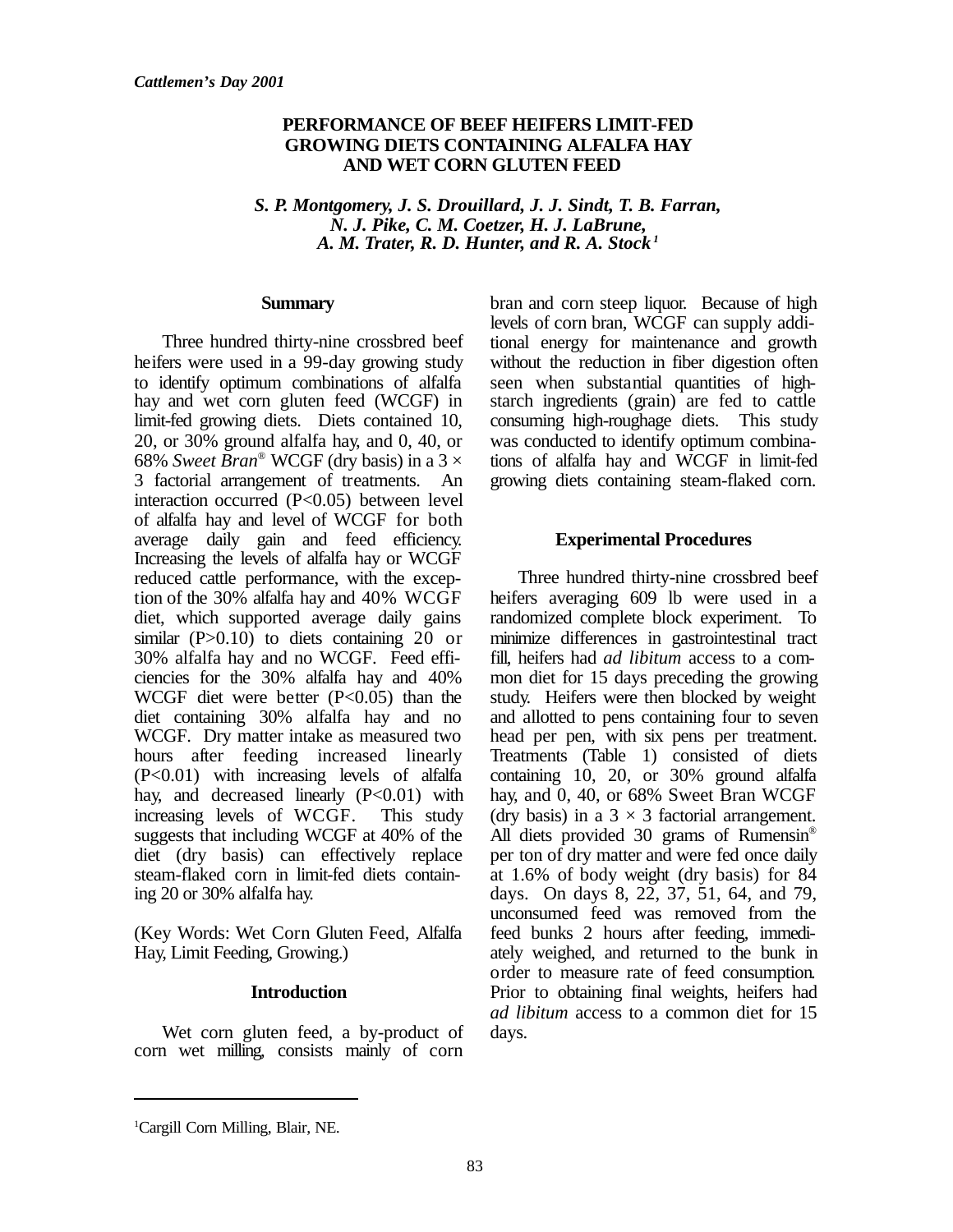#### **Results and Discussion**

Performance data are shown in Figures 1 and 2. There was an interaction between alfalfa hay and WCGF level in the diet. Increasing the level of alfalfa hay and WCGF reduced growing performance of heifers, with the exception of the diet containing 30% alfalfa hay and 40% WCGF. Heifers fed that diet had average daily gains similar  $(P>0.10)$  to those consuming diets containing 20 or 30% alfalfa hay and no WCGF. They also had improved feed efficiencies compared to heifers fed the diet containing 30% alfalfa hay and no WCGF  $(P < 0.05)$ . Dry matter

intake was not different among treatments  $(P>0.05)$  (11.4  $\pm$  .4 lb/day), so these results indicate a positive associative effect of WCGF on the digestibility of alfalfa hay in the diet containing 30% alfalfa hay and 40% WCGF. Increasing the level of alfalfa hay in the diet increased  $(P<0.01)$  dry matter intake as measured 2 hours after feeding (Figure 3), whereas increasing the level of WCGF decreased  $(P<0.01)$  dry matter intake. We conclude that the value of WCGF relative to steam-flaked corn increases in diets containing greater amounts of roughage when WCGF is included at 40% of the diet dry matter.

**Table 1. Experimental Diets (% of Dry Matter)**

|                                           |               | Treatments               |                          |                          |                   |                          |                          |                          |                          |                          |
|-------------------------------------------|---------------|--------------------------|--------------------------|--------------------------|-------------------|--------------------------|--------------------------|--------------------------|--------------------------|--------------------------|
|                                           | % Alfalfa Hay | 10                       | 10                       | 10                       | 20                | 20                       | 20                       | 30                       | 30                       | 30                       |
| Ingredients                               | % WCGF        | $\mathbf{0}$             | 40                       | 68                       | $\boldsymbol{0}$  | 40                       | 68                       | $\mathbf{0}$             | 40                       | 68                       |
| Steam-flaked corn                         |               | 73.4                     | 48.6                     | 20.0                     | 65.3              | 39.2                     | 10.0                     | 57.1                     | 29.5                     | $\overline{\phantom{0}}$ |
| Alfalfa hay                               |               | 9.8                      | 9.9                      | 10.0                     | 19.6              | 19.9                     | 20.1                     | 29.5                     | 30.0                     | 30.3                     |
| Wet corn gluten feed                      |               | $\overline{\phantom{0}}$ | 38.9                     | 67.1                     | $\overline{a}$    | 39.0                     | 67.3                     | $\overline{\phantom{0}}$ | 39.1                     | 67.6                     |
| Soybean meal                              |               | 9.0                      | $\overline{a}$           | $\overline{a}$           | 7.6               | $\overline{\phantom{a}}$ | $\overline{\phantom{0}}$ | 6.2                      | $\qquad \qquad -$        |                          |
| Cane molasses                             |               | 4.9                      | $\overline{a}$           | $\overline{a}$           | 4.9               | $\overline{\phantom{a}}$ | $\overline{\phantom{0}}$ | 4.9                      | $\overline{\phantom{a}}$ |                          |
| Urea                                      |               | 1.0                      | 0.3                      | $\overline{a}$           | 1.0               | 0.1                      | $\overline{\phantom{a}}$ | 1.0                      | $\overline{\phantom{a}}$ | $\overline{\phantom{0}}$ |
| Limestone                                 |               | 1.2                      | 1.6                      | 2.3                      | 0.8               | 1.2                      | 2.0                      | 0.5                      | 0.9                      | 1.6                      |
| Calcium phosphate                         |               | 0.2                      | $\overline{\phantom{0}}$ | $\overline{\phantom{0}}$ | 0.3               | $\overline{\phantom{0}}$ | $\overline{\phantom{0}}$ | 0.3                      | $\overline{\phantom{a}}$ | $\overline{\phantom{a}}$ |
| Sodium chloride                           |               | 0.4                      | 0.4                      | 0.4                      | 0.4               | 0.4                      | 0.4                      | 0.4                      | 0.4                      | 0.4                      |
| Potassium chloride                        |               |                          | 0.2                      | 0.1                      | $\qquad \qquad -$ | 0.1                      | 0.1                      | $\overline{a}$           |                          |                          |
| Vitamin/trace mineral premix <sup>a</sup> |               | 0.1                      | 0.1                      | 0.1                      | 0.1               | 0.1                      | 0.1                      | 0.1                      | 0.1                      | 0.1                      |
| Crude protein, analyzed                   |               | 16.1                     | 16.5                     | 20.1                     | 16.1              | 16.8                     | 20.8                     | 16.1                     | 17.0                     | 21.4                     |

<sup>a</sup>Formulated to provide (total diet dry matter): 1,200 IU/lb vitamin A, 0.1 ppm cobalt, 10 ppm copper, 0.6 ppm iodine, 60 ppm manganese, 0.2 ppm selenium, 60 ppm zinc and 30  $g$ /ton of Rumensin.